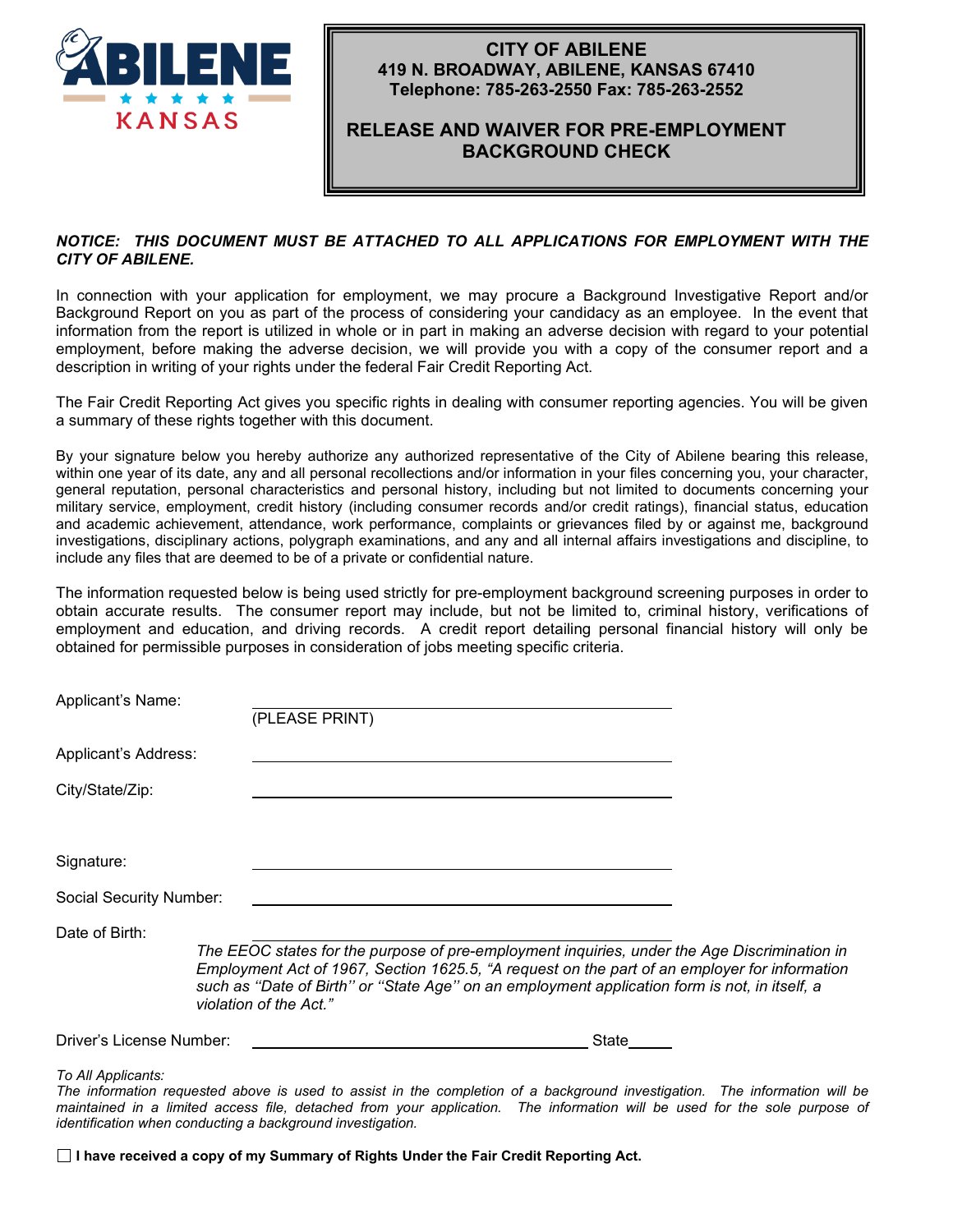# *NOTICE TO ALL APPLICANTS: PLEASE RETAIN THIS AS YOUR COPY OF YOUR RIGHTS.*

*Para informacion en espanol, visite [www.ftc.gov/credit](http://www.ftc.gov/credit) o escribe a la FTC Consumer Response Center, Room 130-A 600 Pennsylvania Ave. N.W., Washington, D.C. 20580.*

## **A Summary of Your Rights under the Fair Credit Reporting Act**

The federal Fair Credit Reporting Act (FCRA) promotes the accuracy, fairness, and privacy of information in the files of consumer reporting agencies. There are many types of consumer reporting agencies, including credit bureaus and specialty agencies (such as agencies that sell information about check writing histories, medical records, and rental history records). Here is a summary of your major rights under the FCRA. **For more information, including information about additional rights, go to [www.ftc.gov/credit](http://www.ftc.gov/credit) or write to: Consumer Response Center, Room 130-A, Federal Trade Commission, 600 Pennsylvania Ave. N.W., Washington, D.C. 20580.**

- **You must be told if information in your file has been used against you.** Anyone who uses a credit report or another type of consumer report to deny your application for credit, insurance, or employment – or to take another adverse action against you – must tell you, and must give you the name, address, and phone number of the agency that provided the information.
- **You have the right to know what is in your file.** You may request and obtain all the information about you in the files of a consumer reporting agency (your "file disclosure"). You will be required to provide proper identification, which may include your Social Security number. In many cases, the disclosure will be free. You are entitled to a free file disclosure if:
	- a person has taken adverse action against you because of information in your credit report;
	- you are the victim of identify theft and place a fraud alert in your file;
	- your file contains inaccurate information as a result of fraud;
	- you are on public assistance;
	- you are unemployed but expect to apply for employment within 60 days.

In addition, by September 2005 all consumers will be entitled to one free disclosure every 12 months upon request from each nationwide credit bureau and from nationwide specialty consumer reporting agencies. See [www.ftc.gov/credit](http://www.ftc.gov/credit) for additional information.

- **You have the right to ask for a credit score.** Credit scores are numerical summaries of your credit-worthiness based on information from credit bureaus. You may request a credit score from consumer reporting agencies that create scores or distribute scores used in residential real property loans, but you will have to pay for it. In some mortgage transactions, you will receive credit score information for free from the mortgage lender.
- **You have the right to dispute incomplete or inaccurate information.** If you identify information in your file that is incomplete or inaccurate, and report it to the consumer reporting agency, the agency must investigate unless your dispute is frivolous. See [www.ftc.gov/credit](http://www.ftc.gov/credit) for an explanation of dispute procedures.
- **Consumer reporting agencies must correct or delete inaccurate, incomplete, or unverifiable information.** Inaccurate, incomplete or unverifiable information must be removed or corrected, usually within 30 days. However, a consumer reporting agency may continue to report information it has verified as accurate.
- **Consumer reporting agencies may not report outdated negative information.** In most cases, a consumer reporting agency may not report negative information that is more than seven years old, or bankruptcies that are more than 10 years old.